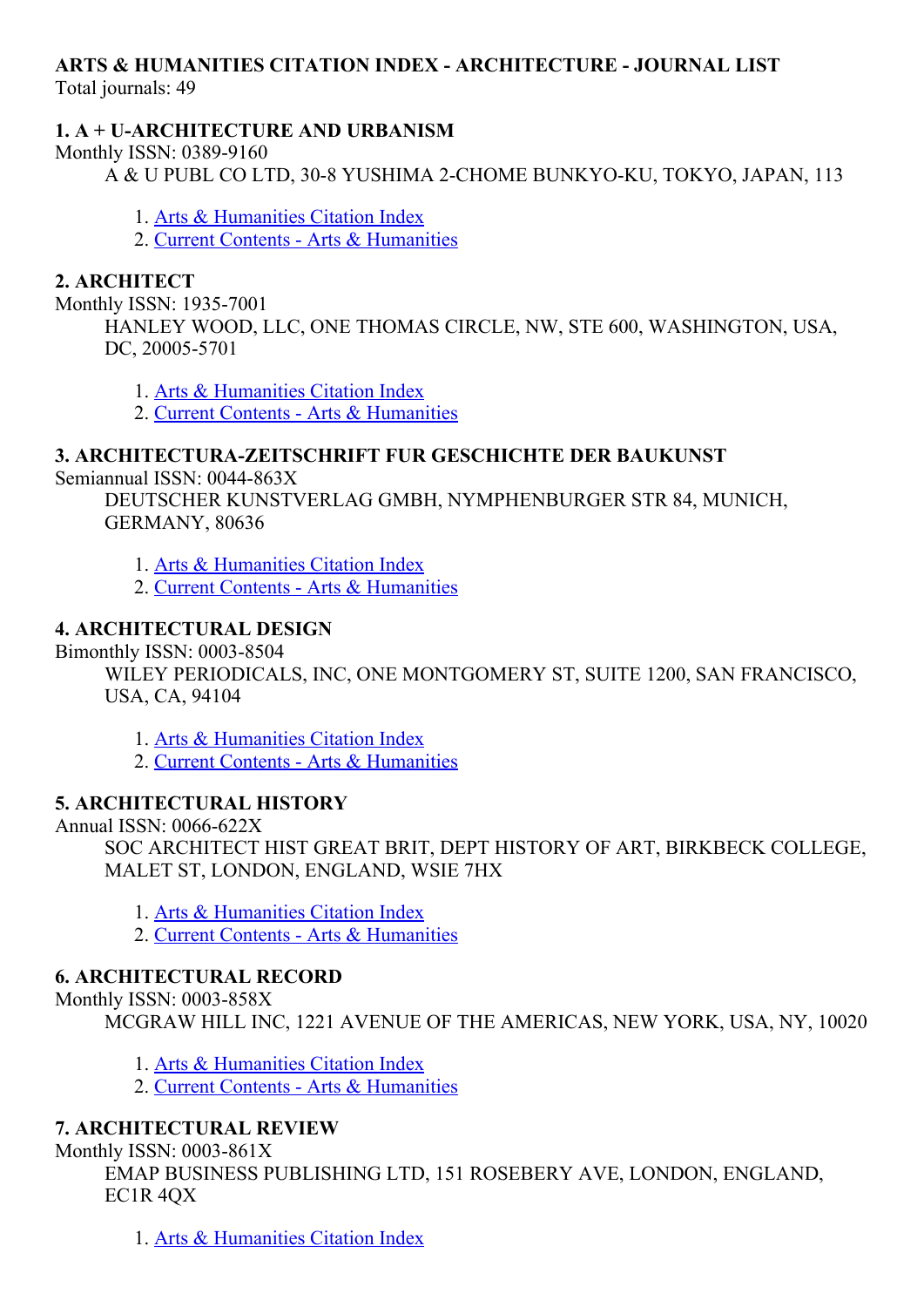2. Current Contents - Arts & [Humanities](http://thomsonreuters.com/current-contents-connect)

#### 8. ARCHITECTURAL SCIENCE REVIEW

Quarterly ISSN: 0003-8628

TAYLOR & FRANCIS LTD, 4 PARK SQUARE, MILTON PARK, ABINGDON, ENGLAND, OXON, OX14 4RN

1. Arts & [Humanities](http://thomsonreuters.com/arts-humanities-citation-index) Citation Index

2. Current Contents Arts & [Humanities](http://thomsonreuters.com/current-contents-connect)

#### 9. ARCHITECTURAL THEORY REVIEW

Tri-annual ISSN: 1326-4826

ROUTLEDGE JOURNALS, TAYLOR & FRANCIS LTD, 4 PARK SQUARE, MILTON PARK, ABINGDON, ENGLAND, OXFORDSHIRE, OX14 4RN

1. Arts & [Humanities](http://thomsonreuters.com/arts-humanities-citation-index) Citation Index

### 10. ARCHITEKTURA & URBANIZMUS

Quarterly ISSN: 0044-8680

INST CONSTRUCTION & ARCHITECTURE, SLOVAK, DUBRAVSKA CESTA 9, BRATISLAVA 45, SLOVAKIA, 845 03

1. Arts & [Humanities](http://thomsonreuters.com/arts-humanities-citation-index) Citation Index

2. Current Contents - Arts & [Humanities](http://thomsonreuters.com/current-contents-connect)

### 11. ARQ

Tri-annual ISSN: 0717-6996

PONTIFICIA UNIV CATOLICA CHILE, ESCUELA ARQUITECTURA, EL COMENDADOR 1916, SANTIAGO, CHILE, 00000

1. Arts & [Humanities](http://thomsonreuters.com/arts-humanities-citation-index) Citation Index

2. Current Contents - Arts & [Humanities](http://thomsonreuters.com/current-contents-connect)

#### 12. ARQ-ARCHITECTURAL RESEARCH QUARTERLY

Quarterly ISSN: 1359-1355

CAMBRIDGE UNIV PRESS, EDINBURGH BLDG, SHAFTESBURY RD, CAMBRIDGE, ENGLAND, CB2 8RU

1. Arts & [Humanities](http://thomsonreuters.com/arts-humanities-citation-index) Citation Index

2. Current Contents - Arts & [Humanities](http://thomsonreuters.com/current-contents-connect)

#### 13. ARQUITETURA REVISTA

Semiannual ISSN: 1808-5741 EDITORA UNISINOS, DIVISAO DE PERIODICIOS, CAIXA POSTAL 275, SAO LEOPOLDO, BRAZIL, RS

1. Arts & [Humanities](http://thomsonreuters.com/arts-humanities-citation-index) Citation Index

### 14. BUILDINGS & LANDSCAPES-JOURNAL OF THE VERNACULAR ARCHITECTURE FORUM

Semiannual ISSN: 1936-0886

UNIV MINNESOTA PRESS, MILL PLACE, SUITE 290 111 THIRD AVE S, MINNEAPOLIS, USA, MN, 55401-2520

1. Arts & [Humanities](http://thomsonreuters.com/arts-humanities-citation-index) Citation Index

2. Current Contents - Arts & [Humanities](http://thomsonreuters.com/current-contents-connect)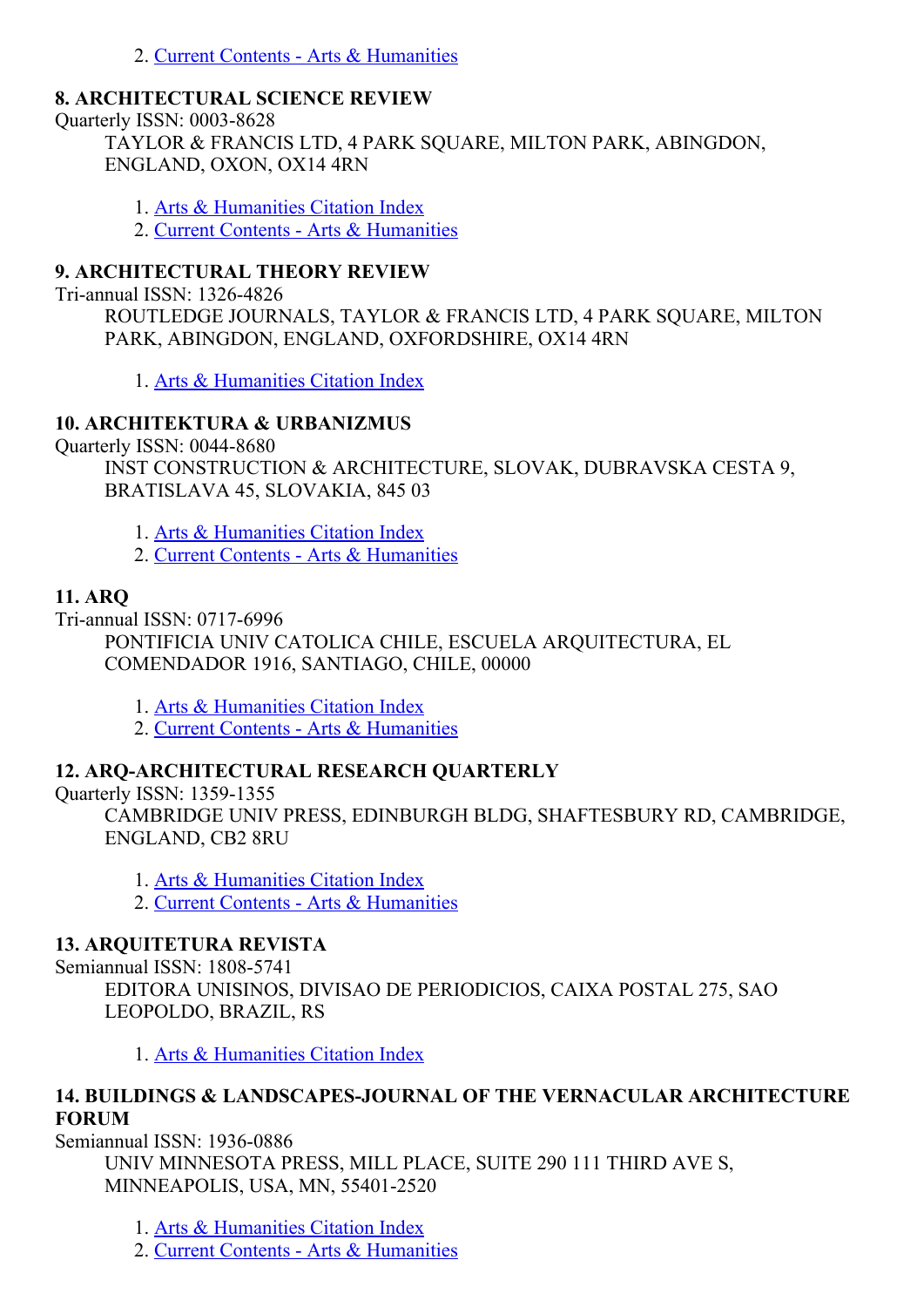#### 15. BULLETIN MONUMENTAL

Ouarterly ISSN: 0007-473X

SOC FR ARCHEOLOGIE MUSEE MONUMENT FRANCAIS, PALAIS DE CHAILLOT AILE DE PARIS, PARIS, FRANCE, 75016

- 1. Arts & [Humanities](http://thomsonreuters.com/arts-humanities-citation-index) Citation Index
- 2. Current Contents Arts & [Humanities](http://thomsonreuters.com/current-contents-connect)

#### 16. CHANGE OVER TIMEAN INTERNATIONAL JOURNAL OF CONSERVATION AND THE BUILT ENVIRONMENT

Semiannual ISSN: 2153-053X

UNIV PENNSYLVANIA PRESS, JOURNALS DIVISION, 3905 SPRUCE STREET, PHILADELPHIA, USA, PA, 19104

- 1. Arts & [Humanities](http://thomsonreuters.com/arts-humanities-citation-index) Citation Index
- 2. Current Contents Arts & [Humanities](http://thomsonreuters.com/current-contents-connect)

#### 17. CONSTRUCTION HISTORY-INTERNATIONAL JOURNAL OF THE CONSTRUCTION HISTORY SOCIETY

Semiannual ISSN: 0267-7768

CONSTRUCTION HISTORY SOC, C/O DEPT ARCHITECTURE, CAMBRIDGE UNIV, 1-5 SCROOPE TERRACE, CAMBRIDGE, ENGLAND, CB1 1PX

1. Arts & [Humanities](http://thomsonreuters.com/arts-humanities-citation-index) Citation Index

2. Current Contents - Arts & [Humanities](http://thomsonreuters.com/current-contents-connect)

#### 18. DENKMALPFLEGE

Semiannual ISSN:  $0947-031X$ 

DEUTSCHER KUNSTVERLAG GMBH, NYMPHENBURGER STR 84, MUNICH, GERMANY, 80636

1. Arts & [Humanities](http://thomsonreuters.com/arts-humanities-citation-index) Citation Index

2. Current Contents - Arts & [Humanities](http://thomsonreuters.com/current-contents-connect)

#### 19. DESIGN ISSUES

Ouarterly ISSN: 0747-9360 MIT PRESS, ONE ROGERS ST, CAMBRIDGE, USA, MA, 02142-1209

- 1. Arts & [Humanities](http://thomsonreuters.com/arts-humanities-citation-index) Citation Index
- 2. Current Contents Arts & [Humanities](http://thomsonreuters.com/current-contents-connect)

#### 20. DISEGNARE IDEE IMMAGINI-IDEAS IMAGES

Semiannual ISSN: 1123-9247

GANGEMI EDITORE SPA, PIAZZA SAN PANTALEO 4, ROME, ITALY, 00186

1. Arts & [Humanities](http://thomsonreuters.com/arts-humanities-citation-index) Citation Index

### 21. EGA-REVISTA DE EXPRESION GRAFICA ARQUITECTONICA

Semiannual ISSN: 1133-6137

UNIVERSITAT POLITECNICA VALENCIA, DEPT EXPRESION GRAFICA, CAMINO DE VERA S-N, VALENCIA, SPAIN, 46022

1. Arts & [Humanities](http://thomsonreuters.com/arts-humanities-citation-index) Citation Index

2. Current Contents - Arts & [Humanities](http://thomsonreuters.com/current-contents-connect)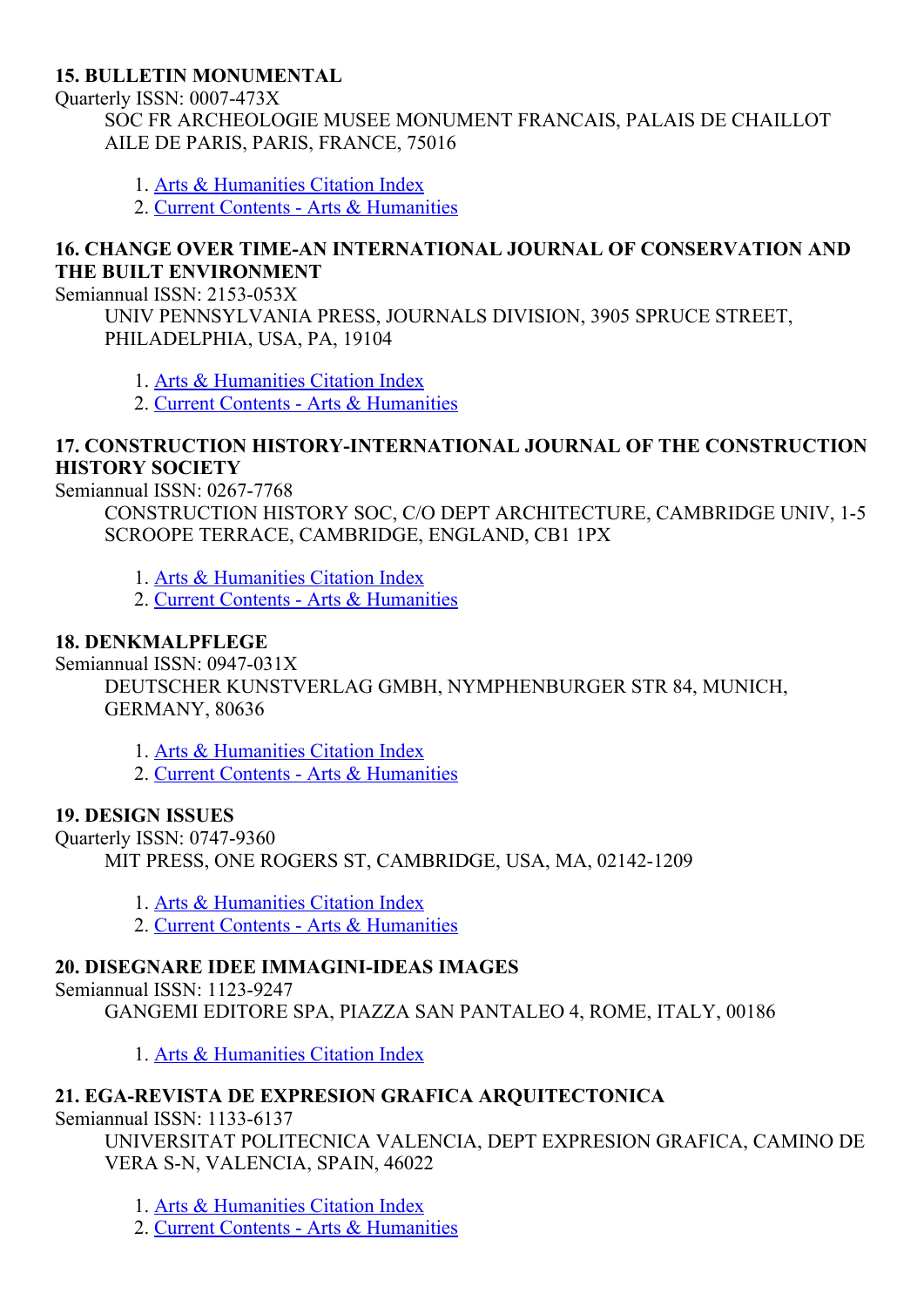### 22. FUTURE ANTERIOR

Semiannual ISSN: 1549-9715 UNIV MINNESOTA PRESS, MILL PLACE, SUITE 290 111 THIRD AVE S, MINNEAPOLIS, USA, MN, 55401-2520

- 1. Arts & [Humanities](http://thomsonreuters.com/arts-humanities-citation-index) Citation Index
- 2. Current Contents Arts & [Humanities](http://thomsonreuters.com/current-contents-connect)

### 23. HOME CULTURES

Tri-annual ISSN: 1740-6315

ROUTLEDGE JOURNALS, TAYLOR & FRANCIS LTD, 4 PARK SQUARE, MILTON PARK, ABINGDON, ENGLAND, OXFORDSHIRE, OX14 4RN

1. Arts & [Humanities](http://thomsonreuters.com/arts-humanities-citation-index) Citation Index

2. Current Contents - Arts & [Humanities](http://thomsonreuters.com/current-contents-connect)

#### 24. INTERIORS-DESIGN ARCHITECTURE CULTURE

Tri-annual ISSN: 2041-9112

ROUTLEDGE JOURNALS, TAYLOR & FRANCIS LTD, 4 PARK SQUARE, MILTON PARK, ABINGDON, ENGLAND, OXFORDSHIRE, OX14 4RN

1. Arts & [Humanities](http://thomsonreuters.com/arts-humanities-citation-index) Citation Index

2. Current Contents - Arts & [Humanities](http://thomsonreuters.com/current-contents-connect)

#### 25. INTERNATIONAL JOURNAL OF ARCHITECTURAL HERITAGE

Bimonthly ISSN: 1558-3058

TAYLOR & FRANCIS INC, 530 WALNUT STREET, STE 850, PHILADELPHIA, USA, PA, 19106

- 1. Science Citation Index [Expanded](http://thomsonreuters.com/science-citation-index-expanded)
- 2. Arts & [Humanities](http://thomsonreuters.com/arts-humanities-citation-index) Citation Index
- 3. Current Contents [Engineering,](http://thomsonreuters.com/current-contents-connect) Computing & Technology
- 4. Current Contents Arts & [Humanities](http://thomsonreuters.com/current-contents-connect)

### 26. JOURNAL OF ARCHITECTURAL CONSERVATION

Tri-annual ISSN: 1355-6207

ROUTLEDGE JOURNALS, TAYLOR & FRANCIS LTD, 4 PARK SQUARE, MILTON PARK, ABINGDON, ENGLAND, OXFORDSHIRE, OX14 4RN

- 1. Arts & [Humanities](http://thomsonreuters.com/arts-humanities-citation-index) Citation Index
- 2. Current Contents Arts & [Humanities](http://thomsonreuters.com/current-contents-connect)

#### 27. JOURNAL OF ARCHITECTURAL EDUCATION

Semiannual ISSN: 1046-4883

TAYLOR & FRANCIS INC, 530 WALNUT STREET, STE 850, PHILADELPHIA, USA, PA, 19106

- 1. Arts & [Humanities](http://thomsonreuters.com/arts-humanities-citation-index) Citation Index
- 2. Current Contents Arts & [Humanities](http://thomsonreuters.com/current-contents-connect)

### 28. JOURNAL OF ARCHITECTURE

Bimonthly ISSN: 1360-2365

ROUTLEDGE JOURNALS, TAYLOR & FRANCIS LTD, 4 PARK SQUARE, MILTON PARK, ABINGDON, ENGLAND, OXFORDSHIRE, OX14 4RN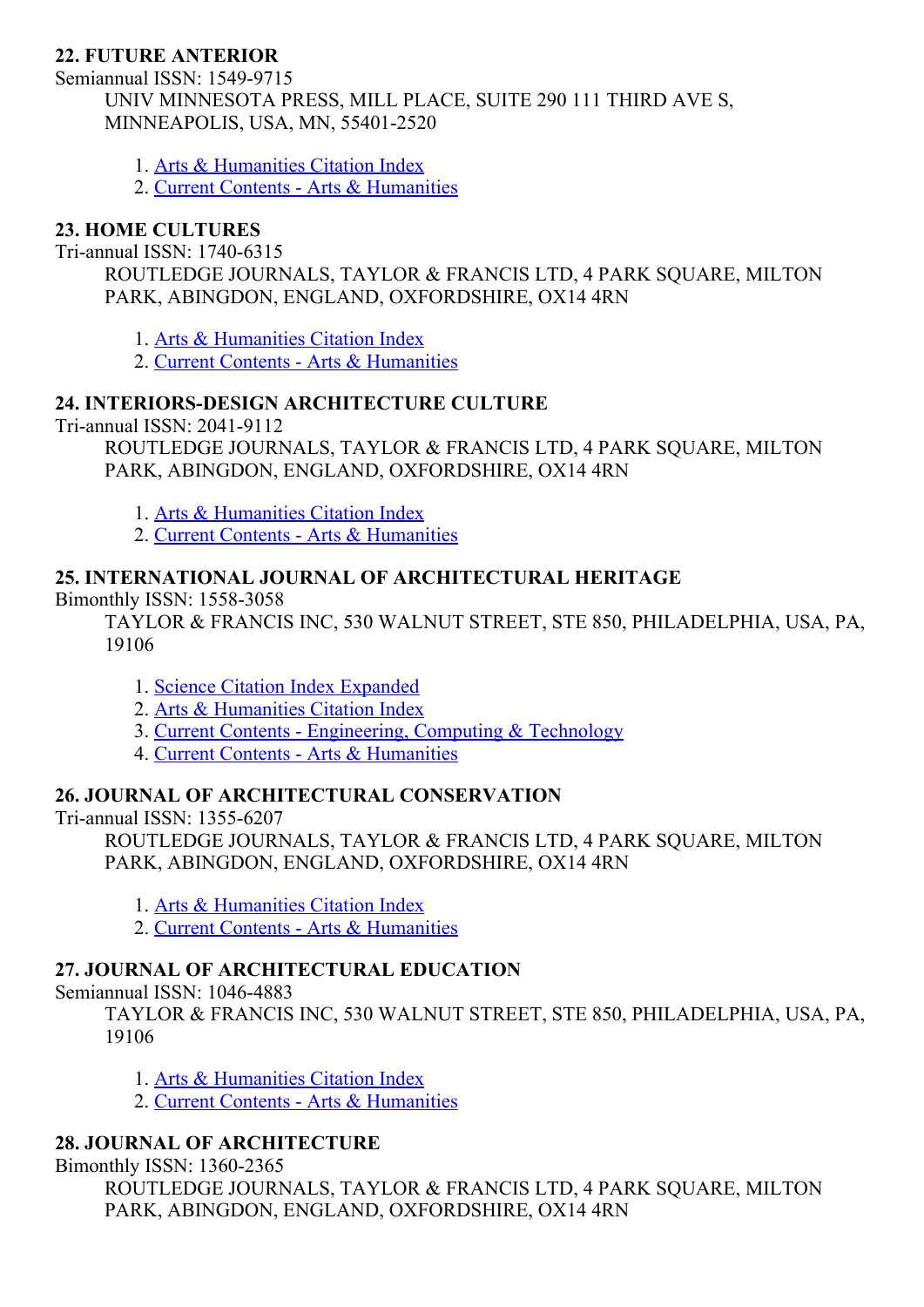- 1. Arts & [Humanities](http://thomsonreuters.com/arts-humanities-citation-index) Citation Index
- 2. Current Contents Arts & [Humanities](http://thomsonreuters.com/current-contents-connect)

### 29. JOURNAL OF ASIAN ARCHITECTURE AND BUILDING ENGINEERING

Semiannual ISSN: 1346-7581

ARCHITECTURAL INST JAPAN, 5-26-20 SHIBA, MINATO-KU, TOKYO, JAPAN, 108-8414

1. Science Citation Index [Expanded](http://thomsonreuters.com/science-citation-index-expanded)

2. Arts & [Humanities](http://thomsonreuters.com/arts-humanities-citation-index) Citation Index

# 30. JOURNAL OF GREEN BUILDING

Quarterly ISSN:  $1552-6100$ 

COLLEGE PUBLISHING, 12309 LYNWOOD DR, GLEN ALLEN, USA, VA, 23059

- 1. Arts & [Humanities](http://thomsonreuters.com/arts-humanities-citation-index) Citation Index
- 2. Current Contents Arts & [Humanities](http://thomsonreuters.com/current-contents-connect)

# 31. JOURNAL OF INTERIOR DESIGN

Quarterly ISSN: 1071-7641

WILEY PERIODICALS, INC, ONE MONTGOMERY ST, SUITE 1200, SAN FRANCISCO, USA, CA, 94104

- 1. Arts & [Humanities](http://thomsonreuters.com/arts-humanities-citation-index) Citation Index
- 2. Current Contents Arts & [Humanities](http://thomsonreuters.com/current-contents-connect)

# 32. JOURNAL OF LANDSCAPE ARCHITECTURE

Semiannual ISSN: 1862-6033

ROUTLEDGE JOURNALS, TAYLOR & FRANCIS LTD, 4 PARK SQUARE, MILTON PARK, ABINGDON, ENGLAND, OXFORDSHIRE, OX14 4RN

- 1. Arts & [Humanities](http://thomsonreuters.com/arts-humanities-citation-index) Citation Index
- 2. Current Contents Arts & [Humanities](http://thomsonreuters.com/current-contents-connect)

# 33. JOURNAL OF THE SOCIETY OF ARCHITECTURAL HISTORIANS

Quarterly ISSN: 0037-9808

SOC ARCHITECTURAL HISTORIANS, 1365 NORTH ASTOR ST, CHICAGO, USA, IL, 606102144

- 1. Arts & [Humanities](http://thomsonreuters.com/arts-humanities-citation-index) Citation Index
- 2. Current Contents Arts & [Humanities](http://thomsonreuters.com/current-contents-connect)

# 34. LANDSCAPE ARCHITECTURE MAGAZINE

Monthly ISSN: 0023-8031

AMER SOC LANDSCAPE ARCHITECTS, 636 EYE ST, NW, WASHINGTON, USA, DC, 200013736

- 1. Arts & [Humanities](http://thomsonreuters.com/arts-humanities-citation-index) Citation Index
- 2. Current Contents Arts & [Humanities](http://thomsonreuters.com/current-contents-connect)

# 35. LOTUS INTERNATIONAL

Ouarterly ISSN: 1124-9064

ELECTA PERIODICI SRL, VIA D TRENTACOSTE 7, MILAN, ITALY, 20134

- 1. Arts & [Humanities](http://thomsonreuters.com/arts-humanities-citation-index) Citation Index
- 2. Current Contents Arts & [Humanities](http://thomsonreuters.com/current-contents-connect)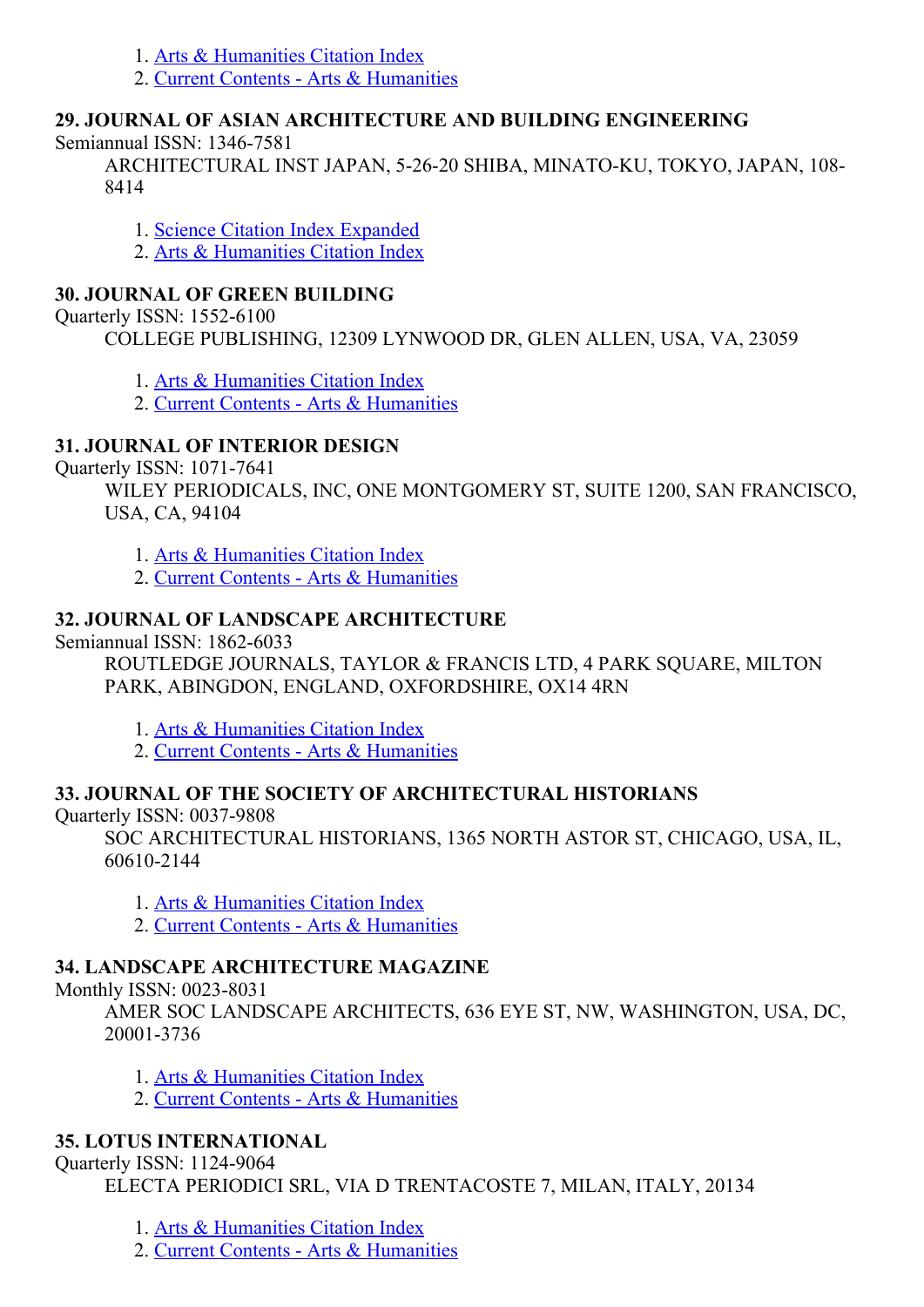#### 36. METU JOURNAL OF THE FACULTY OF ARCHITECTURE

Semiannual ISSN: 0258-5316

MIDDLE EAST TECHNICAL UNIV, MIDDLE EAST TECHNICAL UNIV, FAC ARCHITECTURE, INONU BULVARI, ANKARA, TURKEY, 06531

1. Arts & [Humanities](http://thomsonreuters.com/arts-humanities-citation-index) Citation Index

#### 37. MUQARNAS

Annual ISSN: 0732-2992 BRILL, PO BOX 9000, PA LEIDEN, NETHERLANDS, NL-2300

1. Arts & [Humanities](http://thomsonreuters.com/arts-humanities-citation-index) Citation Index

#### 38. NEXUS NETWORK JOURNAL

Tri-annual ISSN: 1590-5896

KIM WILLIAMS BOOKS, CORSO REGINA MARGHERITA, 72, TORINO, ITALY, 10153

- 1. Science Citation Index [Expanded](http://thomsonreuters.com/science-citation-index-expanded)
- 2. Arts & [Humanities](http://thomsonreuters.com/arts-humanities-citation-index) Citation Index
- 3. Current Contents Arts & [Humanities](http://thomsonreuters.com/current-contents-connect)

#### 39. OPEN HOUSE INTERNATIONAL

Quarterly ISSN: 0168-2601

OPEN HOUSE INT, URBAN INTERNATIONAL PRESS, PO BOX 74, GATESHEAD, TYNE & WEAR, GREAT BRITAIN, ENGLAND, NE9 5UZ

- 1. Social [Sciences](http://thomsonreuters.com/social-sciences-citation-index) Citation Index
- 2. Arts & [Humanities](http://thomsonreuters.com/arts-humanities-citation-index) Citation Index
- 3. Current Contents Social & [Behavioral](http://thomsonreuters.com/current-contents-connect/) Sciences
- 4. Current Contents Arts & [Humanities](http://thomsonreuters.com/current-contents-connect)

#### 40. PLANNING PERSPECTIVES

Quarterly ISSN: 0266-5433

ROUTLEDGE JOURNALS, TAYLOR & FRANCIS LTD, 4 PARK SQUARE, MILTON PARK, ABINGDON, ENGLAND, OXFORDSHIRE, OX14 4RN

- 1. Social [Sciences](http://thomsonreuters.com/social-sciences-citation-index) Citation Index
- 2. Arts & [Humanities](http://thomsonreuters.com/arts-humanities-citation-index) Citation Index
- 3. Current Contents Social & [Behavioral](http://thomsonreuters.com/current-contents-connect/) Sciences
- 4. Current Contents Arts & [Humanities](http://thomsonreuters.com/current-contents-connect)

#### 41. PROSTOR

Semiannual ISSN: 1330-0652

UNIV ZAGREB FAC ARCHITECTURE, KACICEVA 26, ZAGREB, CROATIA, HR10000

1. Arts & [Humanities](http://thomsonreuters.com/arts-humanities-citation-index) Citation Index

#### 42. RA-REVISTA DE ARQUITECTURA

#### Annual ISSN: 1138-5596

UNIV NAVARRA, UNIV NAVARRA, PAMPLONA, SPAIN, NAVARRA, E-31080

1. Arts & [Humanities](http://thomsonreuters.com/arts-humanities-citation-index) Citation Index

43. REVISTA 180 Semiannual ISSN: 0718-2309